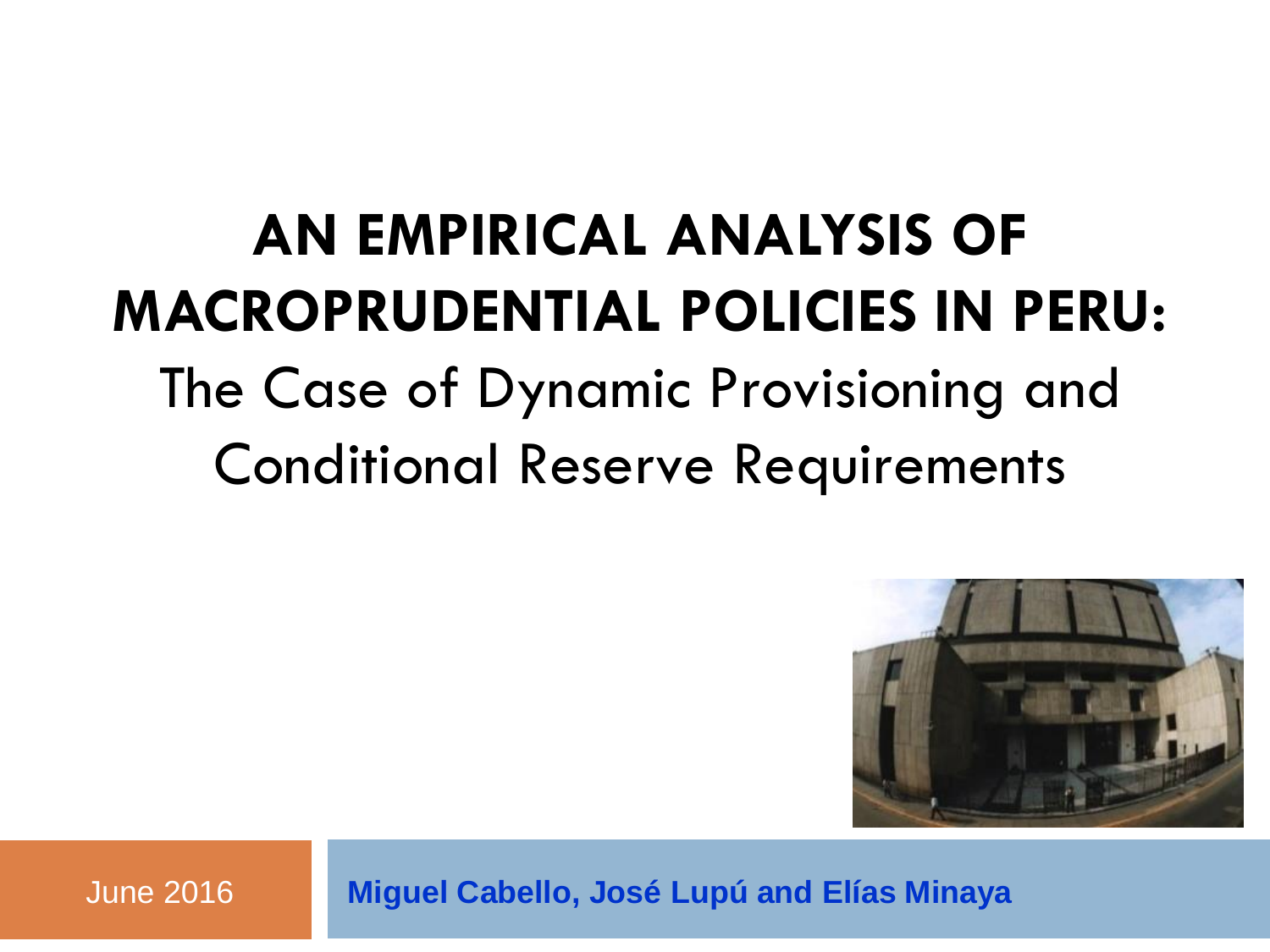# **Outline**

- 1. Motivation
- 2. Main macro-prudential tools implemented in Peru
- 3. Literature Review
- 4. Data
- 5. Results
- 6. Conclusions
- 7. Agenda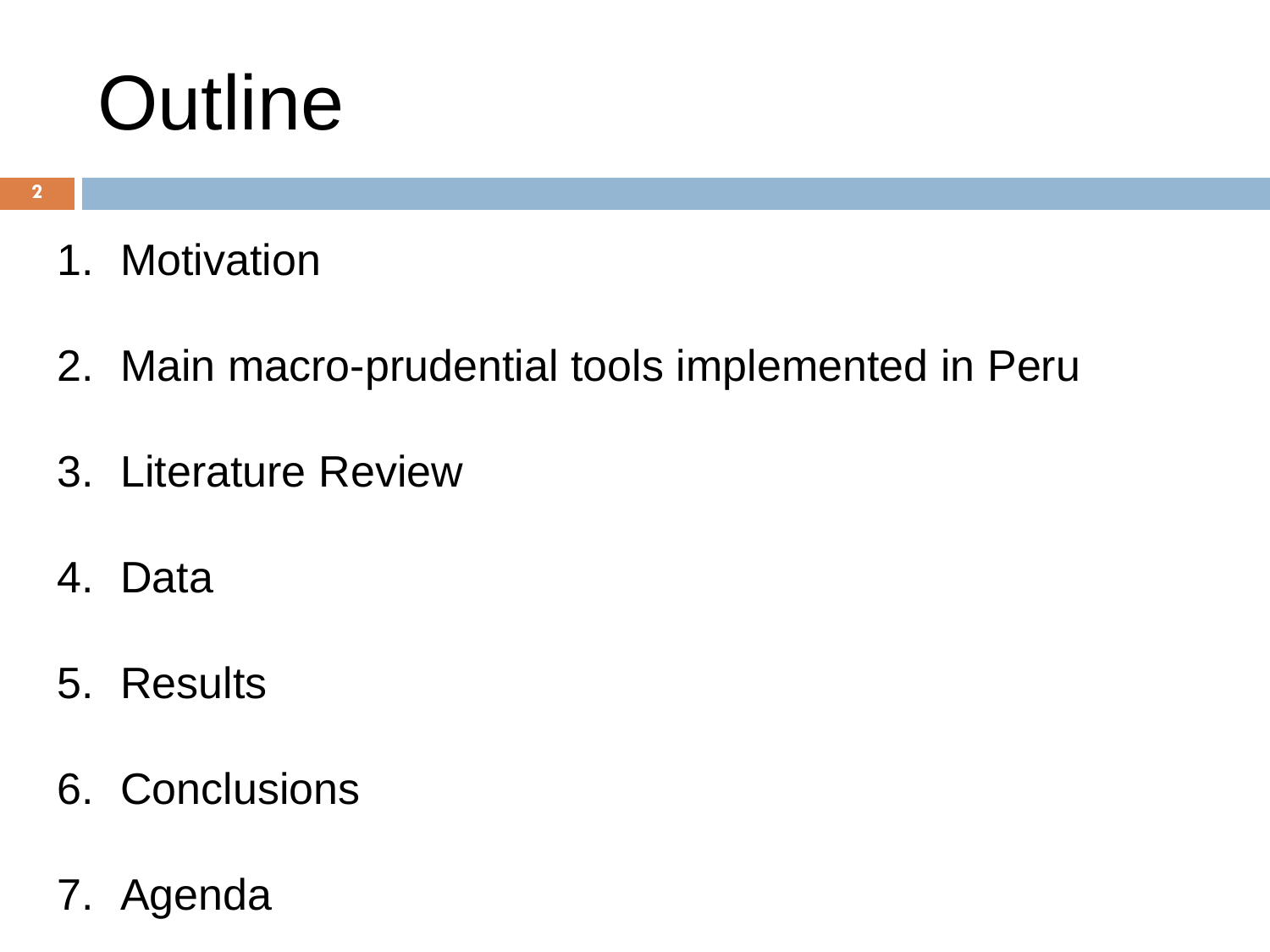# **Motivation**

- **3**
- The recent financial crisis (2007-09) showed the need to place a macro-prudential point of view in the financial regulation, in order to preserve financial stability.
- In the last years, Peru, as many other economies, has been active in the use of macro-prudential tools carried out under the coordination between Central Bank, Supervisory Authority of Banks and the Ministry of Economy.
- The purpose of the macro-prudential tools implemented in Peru had been limiting the potential adverse effects of an excessive growth of credit over the economy.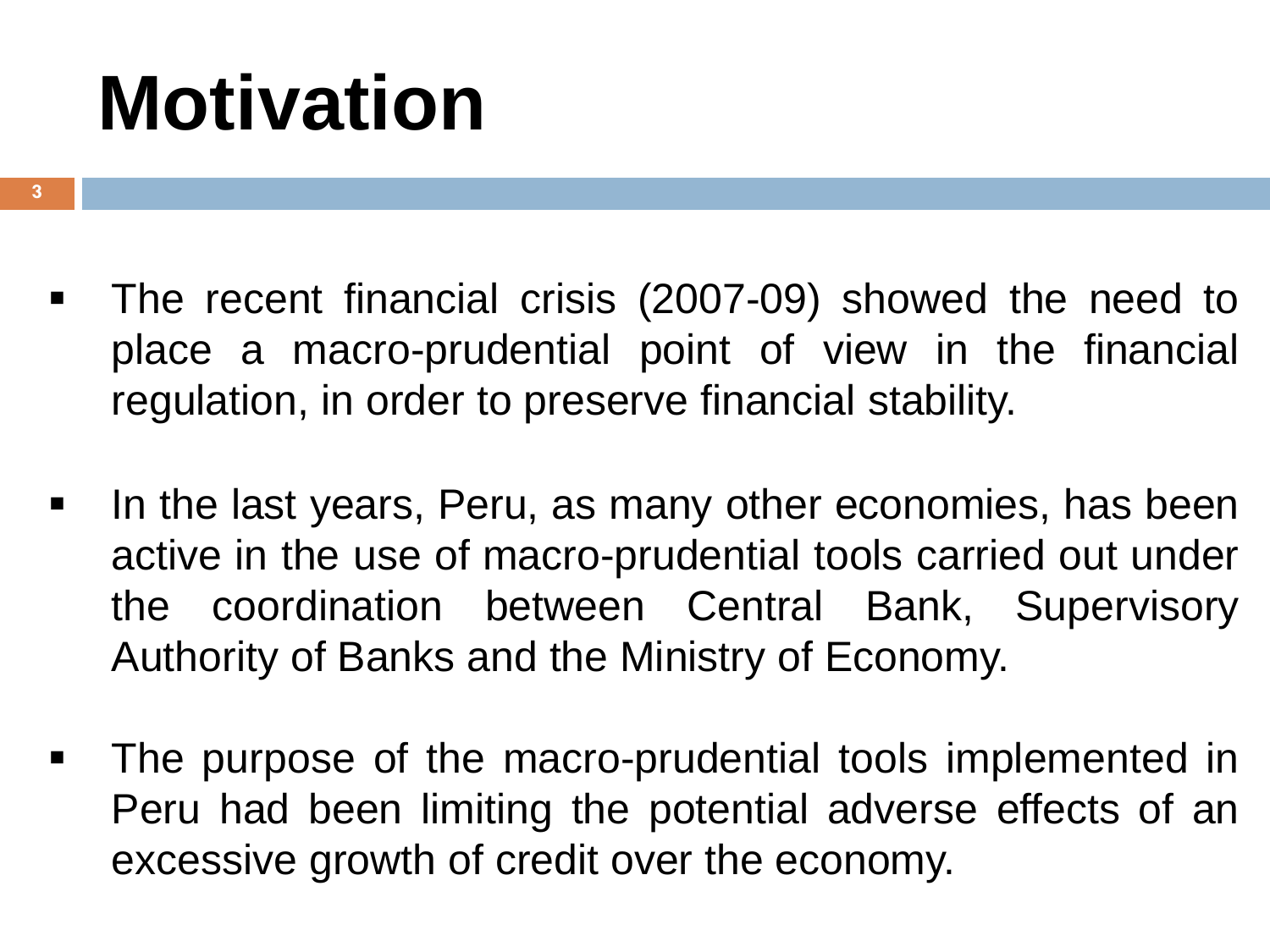### **Main macro-prudential tools implemented in Peru**

**Pro-cyclical provisions (SBS, Nov-2008)** 

**4**

- Additional capital requirements for household debt according to the type of credit and the currency granted. (SBS, Nov-2012)
- Additional capital requirements for financial institutions that give loans to agents that are exposed to exchange risk (SBS, Nov-2012)
- **Tighter liquidity requirements (SBS, Dec-2012)**
- Higher reserve requirements for **banks' liabilities in foreign currency** (BCRP)
- **Additional reserve requirements conditional on the evolution of loans** in foreign currency (Central Bank, Feb-2013)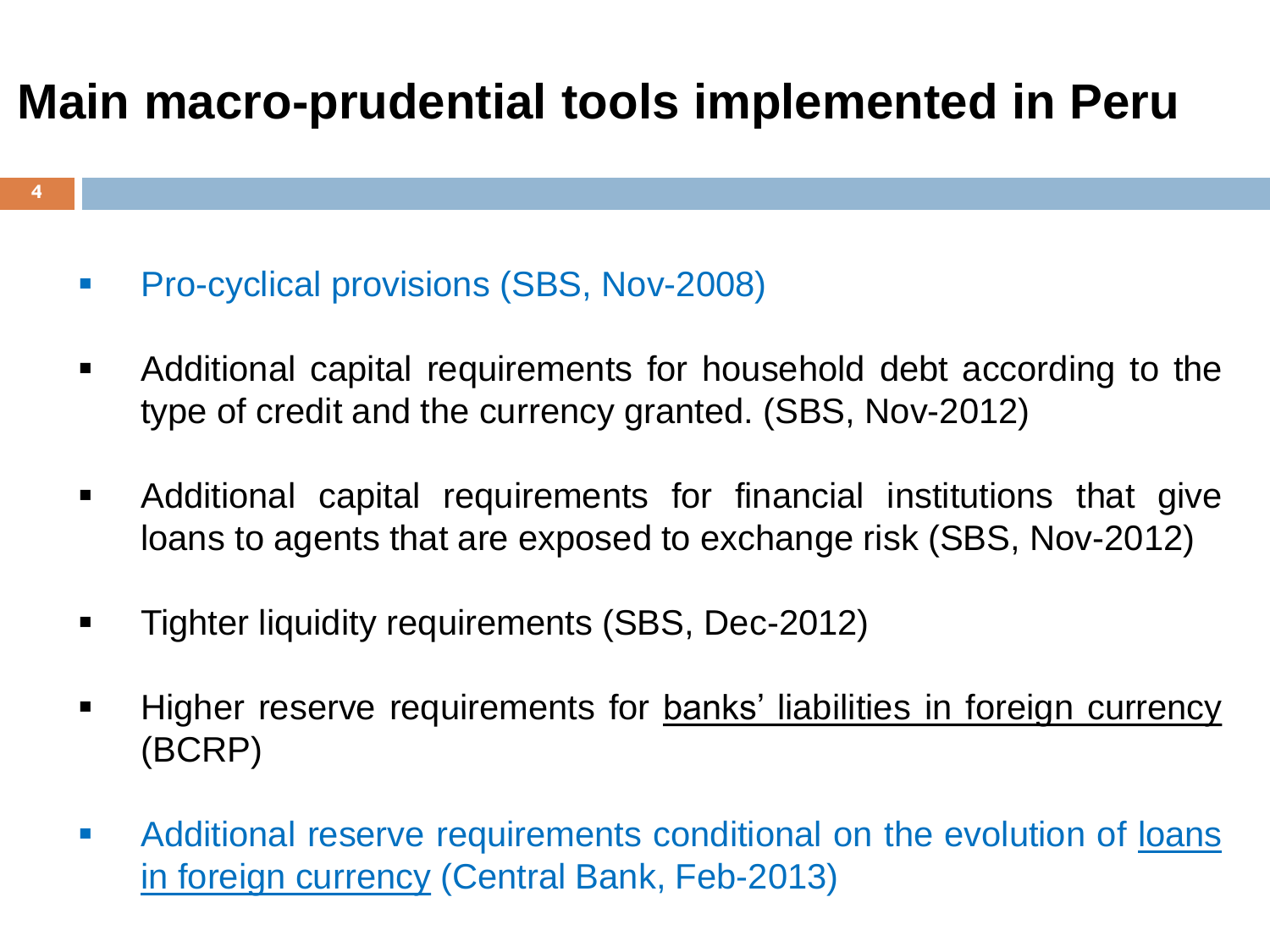# **Pro-cyclical Provisions Nov-2008**

**5**

#### Macroprudential goal: Limit the excessive credit growth



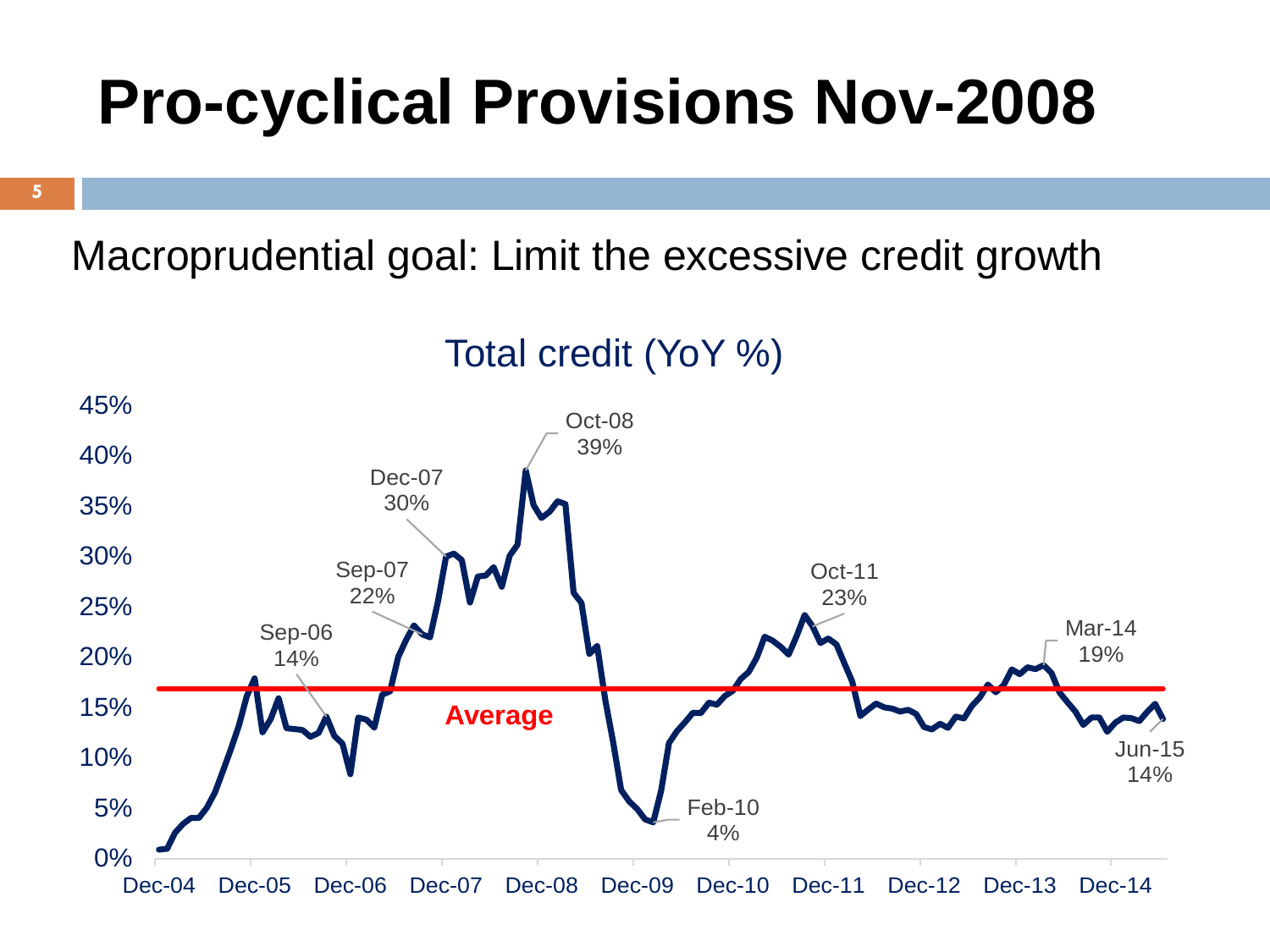# **Pro-cyclical Provisions: How does it work? Rule for activation**

#### **Activation Rule:**

**6**

Average GDP (YoY %) of last 30 months passes from less than 5% to 5% or more.

Average GDP (YoY %) of last 30 months is over 5% and the average GDP (YoY%) of the last 12 months is higher by 2% to this same indicator a year earlier.

Average GDP (YoY %) of last 30 months is over 5%, and 18 months had passed since the rule was deactivated.

#### **Deactivation Rule:**

Average GDP (YoY %) of last 30 months passes from equal or above 5% to less than this 5%.

Average GDP (YoY %) of the last 12 months is lower by 4% to this same indicator a year earlier.

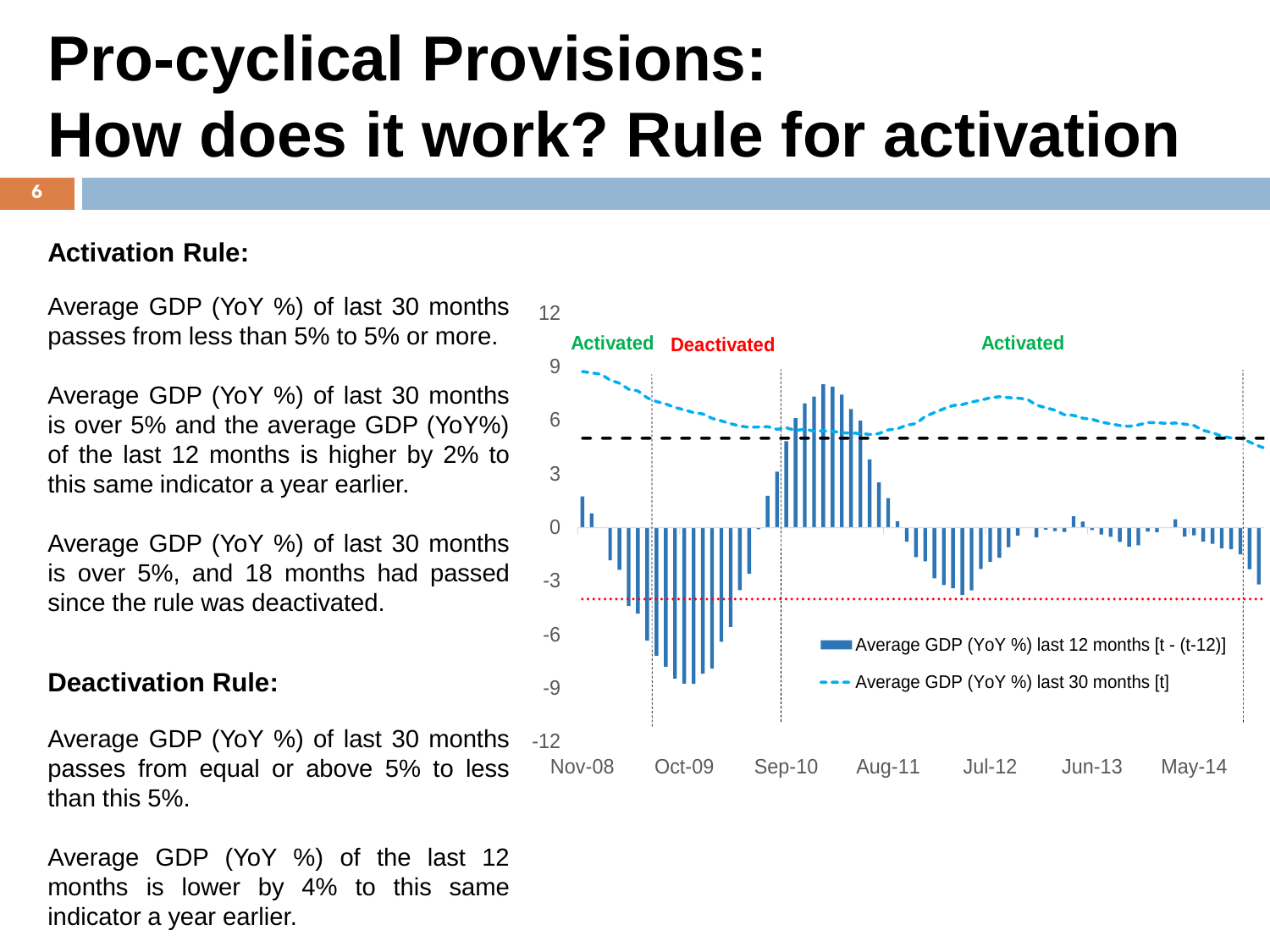#### **Additional Reserve Requirements conditional to FX loans**

**Conditional Reserve Requirements in Foreign Currency**

#### **Previous Measure: From March 2013 to May 2015**

|                                                                           | Targets of Credit Growth* |       |       | <b>Additional RR</b> |       |      |
|---------------------------------------------------------------------------|---------------------------|-------|-------|----------------------|-------|------|
|                                                                           |                           | Ш     | Ш     |                      | Ш     | Ш    |
| <b>Total Credit</b><br>excluding foreign<br>trade loans<br>$(Gep.13=100)$ | 5.0%                      | 10.0% | 15.0% | 1.50%                | 3.0%  | 5,0% |
| Mortgage and Car<br> Loans<br>$(CFeb.13=100)$                             | 10,0%                     | 20.0% |       | 0,75%                | 1.50% |      |

|                                                 | Since June 2015                    |                                                                        |  |
|-------------------------------------------------|------------------------------------|------------------------------------------------------------------------|--|
|                                                 | <b>Required Stock*</b>             | <b>Additional RR</b>                                                   |  |
| Total Credit <sup>1/</sup><br>$ $ (Set. 13=100) | $0,95$ times<br>(reduction of 5%)  | 0, 3 $\times$ $\left(\frac{C_t}{C_{s13}}-0.95\right) \times TLiab$     |  |
| Mortgage and Car<br>Loans<br>$(CFeb.13=100)$    | $0.90$ times<br>(reduction of 10%) | 0, 15 $\times$ $\left(\frac{CHV_t}{CHV_{f13}}-0,90\right)\times TLiab$ |  |

|                                                        | Since December 2015                |                                                                                                         |  |  |
|--------------------------------------------------------|------------------------------------|---------------------------------------------------------------------------------------------------------|--|--|
|                                                        | <b>Required Stock*</b>             | <b>Additional RR</b>                                                                                    |  |  |
| $\vert$ Total Credit <sup>1/</sup><br>$ (Set.13=100) $ | $0,90$ times<br>(reduction of 10%) | $\left(0,3\times\left(\frac{\mathcal{C}_{t}}{\mathcal{C}_{c13}}-0,90\right)\times\mathit{TLiab}\right)$ |  |  |
| Mortgage and Car<br> Loans<br>$(CFeb.13=100)$          | $0,85$ times<br>(reduction of 15%) | 0, 15 $\times$ $\left(\frac{CHV_t}{CHV_{f13}}-0,85\right) \times TLiab$                                 |  |  |

\*These targets do not apply if total credit stock in foreign currency is lesser than bank net worth, and if mortgages and car loans are lesser than a fifth of bank net worth.

1/ Excludes foreign trade loans, and credits whose maturity exceeds 3 years and volume is higher than USD 10 millions.

TLiab: Total Liabilities in foreign currency (includes Deposits, debt and bons).

**7**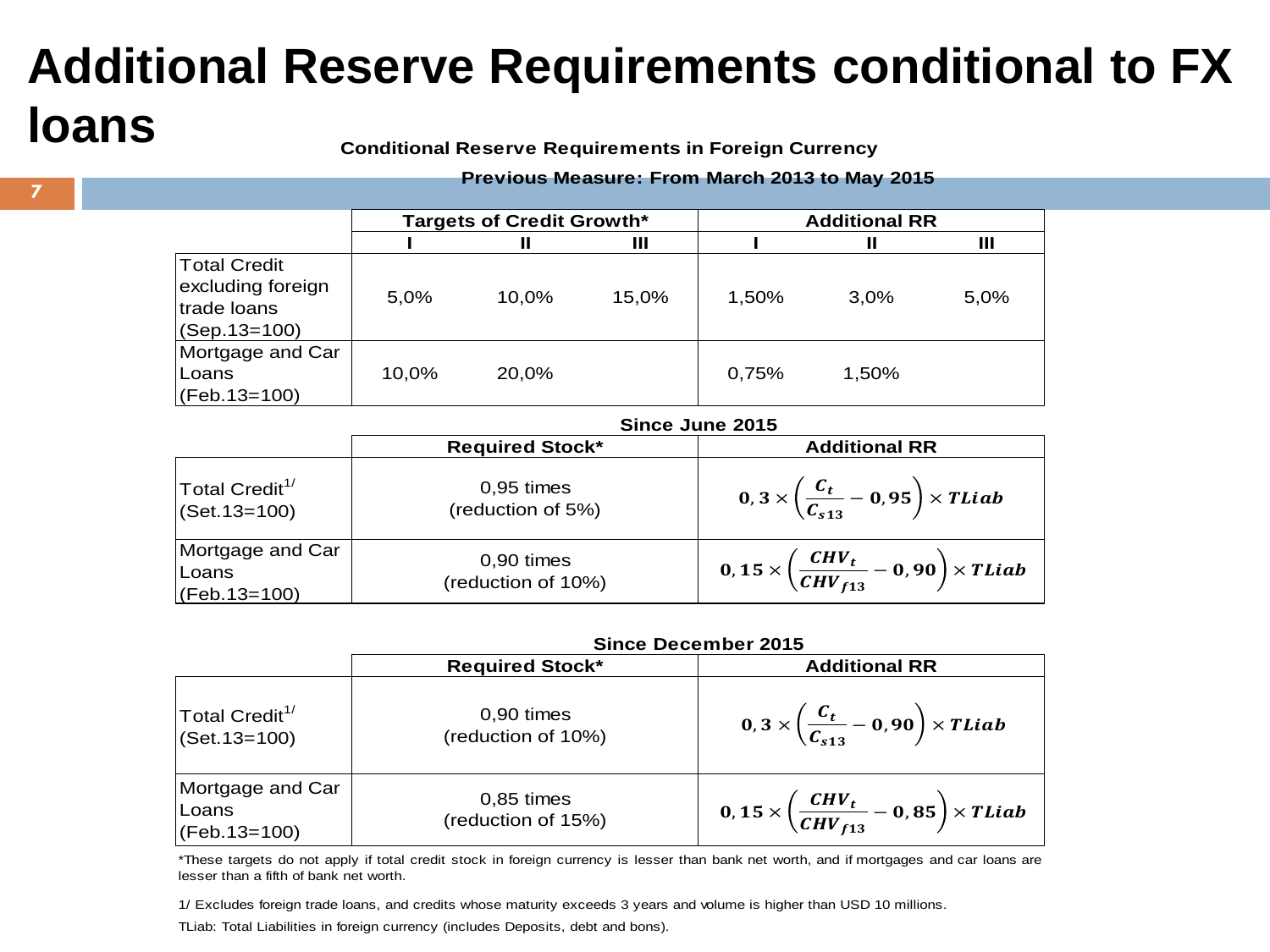### **Additional Reserve Requirements conditional to FX loans**



**8**

**CAR AND MORTAGE BANK'S LOANS IN FOREIGN CURRENCY**

(Feb. 2013=100, Millions of USD)

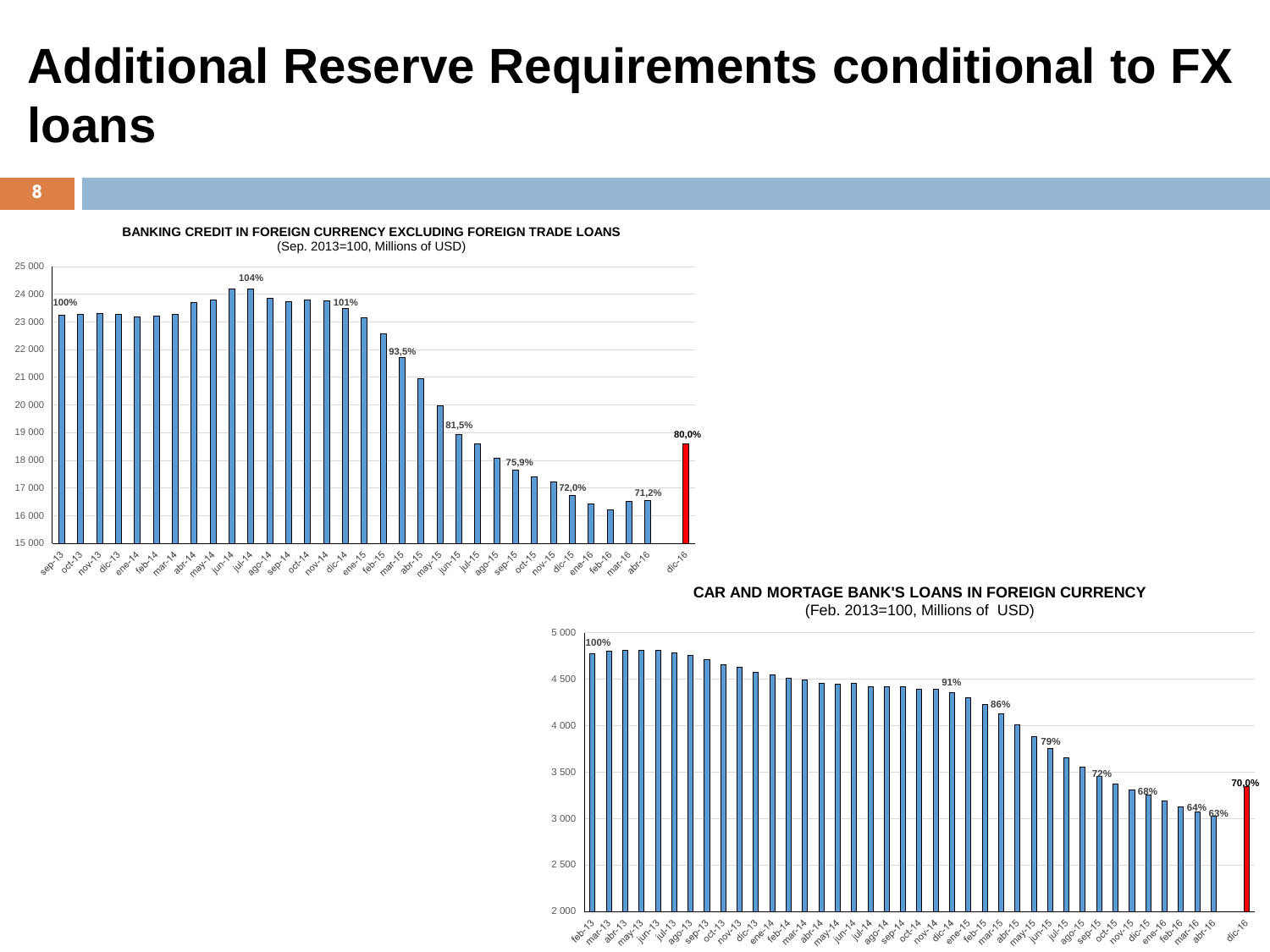## **Literature Review**

**9**

#### **Summary of some Empirical Work with respect to Macroprudential Policies**

| <b>Authors</b>                                   | Country /<br>Region                   | Data Set                                 | Macroprudential<br><b>Variables</b>                            | Dependent<br>Variable                            | <b>Main Results</b>                                                                                                                                                                                                                                                                                                              |
|--------------------------------------------------|---------------------------------------|------------------------------------------|----------------------------------------------------------------|--------------------------------------------------|----------------------------------------------------------------------------------------------------------------------------------------------------------------------------------------------------------------------------------------------------------------------------------------------------------------------------------|
| Claessens, Ghosh and<br>Mihet<br>(2014)          | Emerging and<br>Advanced<br>Economies | Panel Data<br>48 countries<br>2800 banks | <b>LTV</b><br><b>DTI</b><br><b>RRs</b>                         | <b>Risky Asset</b><br>Growth                     | LTV, DTI and RRs have a negative and relevant effect on risky asset<br>arowth.<br>Measures to build-up liquidity buffers exhibit less relevant effects.                                                                                                                                                                          |
| Cerutti, Claessens and<br>Laeven<br>(2015)       | Emerging and<br>Advanced<br>Economies | 119 countries<br>2000-2013               | LTV<br><b>DTI</b><br><b>RRs</b>                                | <b>Real Credit</b><br>Growth                     | Emerging countries use more actively macro-prudential instruments.<br>The effects of borrower-based measures are higher than other macro-<br>prudential instruments.                                                                                                                                                             |
| Drehman and<br>Gambacorta<br>(2012)              | Europe                                | 772 European banks<br>1998-2009          | Counter-cyclical<br>capital buffer                             | <b>Credit Growth</b>                             | Controlling for macroeconomic factors and bank characteristics,<br>additional capital buffers have helped to reduce credit growth during<br>booms.                                                                                                                                                                               |
| <b>Bruno and Shim</b><br>(2014)                  | Asia-Pacific                          | 12 countries<br>2004-2013                | <b>LTV</b><br><b>IDTI</b><br><b>Capital Flow</b><br>management | Capital Inflows<br>(Banking and<br>Bond)         | Authors found that banking and bond market flow management policies<br>have a negative impact on banking inflows and bond inflows as well.<br>Authors suggest that macroprudential measures have a stronger effect if<br>they reinforce the stance of monetary policy.                                                           |
| Jimenez, Ortega,<br>Peydro and Saurina<br>(2012) | Spain                                 | <b>Credit Register</b><br>database       | Counter-cyclical<br>provisions                                 | <b>Credit Supply</b>                             | The results suggest that dynamic provisions help to smooth credit<br>supply cycles, and in bad times they have positive effects on firm credit<br>availability.                                                                                                                                                                  |
| Chan-Lau<br>(2012)                               | Chile                                 | 14 Chilean banks<br>2004-2010            | Dynamic<br>Provisioning                                        | <b>Bank Solvency</b><br>Credit<br>Procyclicality | The main conclusion was that the dynamic provisioning scheme builds-<br>up more capital buffers in order to cover loan losses than the current<br>Chilean scheme.<br>She shows that credit and output lead the evolution of credit provisioning,<br>therefore credit provisioning could not have any effect on credit evolution. |
| Dasatti and Peydró<br>(2015)                     | Uruguay                               | <b>Credit Register</b><br>database       | Liquidity and<br>Reserve<br>Requirements                       | <b>Bank Risk-Taking</b><br>Behavior              | They found that increases in reserve and liquidity requirements for<br>distinct funding sources (deposits, short-term funding and others) reduce<br>loan supply to the non- nancial sector. This effect is asymmetric, larger<br>banks are more capable to mitigate the effects of the lending channel.                          |
| Tovar, Garcia-Escribano<br>and Vera<br>(2012)    | Latin America                         | 15 countries<br>Jan. 2003 - Apr. 2011    | Reserve<br>Requirements                                        | <b>Credit Growth</b>                             | Their results suggest that the effects of RRs are limited, speci cally they<br>mentioned that the effects on credit growth are "modest and short-lived",<br>which implied that RRs need to be recalibrated with certain regularity in<br>order to preserve their effects on credit dynamics.                                     |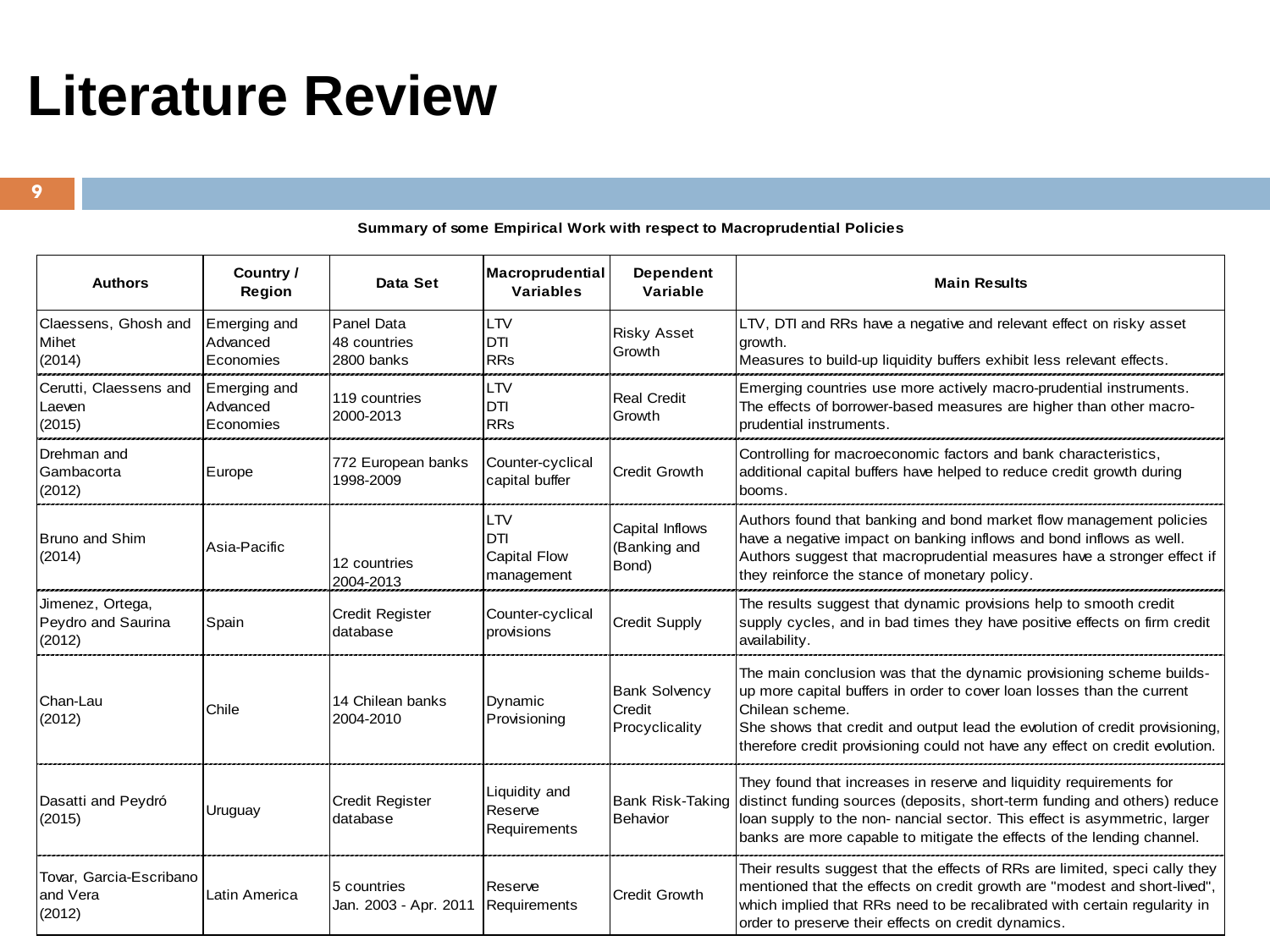# **Data: Debtor's Credit Register (RCC)**

#### **10**

- **Source:** Superintendency of Banking, Insurance and Private Pension Funds Administrators (SBS)
- **For Commercial Loans:**
- **Sample period:** 2004 Q2 2014 Q4 (43 quarters)
- **Type of debtors:** Firms that has a minimum outstanding loan of one million soles (around 300 thousand dollars) at least in one quarter of the sample.
- **Financial Institutions:** All banks, excluding those oriented to the consumption segment and those that began operations from 2008.

**For Mortgages:**

- **Sample period:** 2004 Q2 2015 Q3 (46 quarters)
- **Type of debtors:** Households.
- **Financial Institutions:** All banks.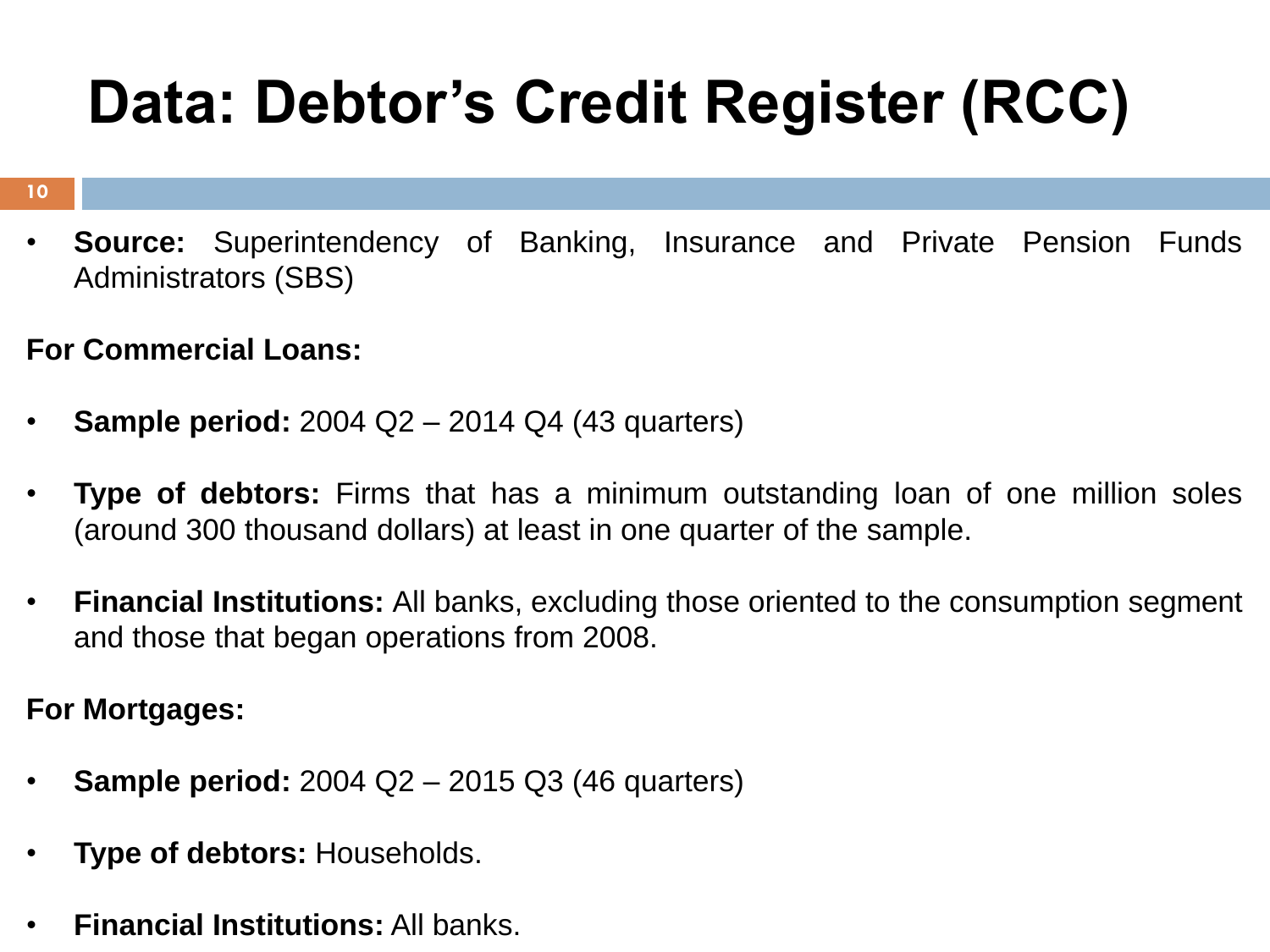## **Macroprudential Variables**

**11**

**For Dynamic Provisioning:**

$$
MP = \begin{cases} +1, & if \; dynamic \; provisionig \; is "activated" \\ -1, & if \; dynamic \; provisioning \; is "deactivated" \\ 0, & otherwise \end{cases}
$$

**For Conditional Reserve Requirements:**

$$
MP = \begin{cases} 1, & \text{when conditional RRs started} \\ 0, & \text{otherwise} \end{cases}
$$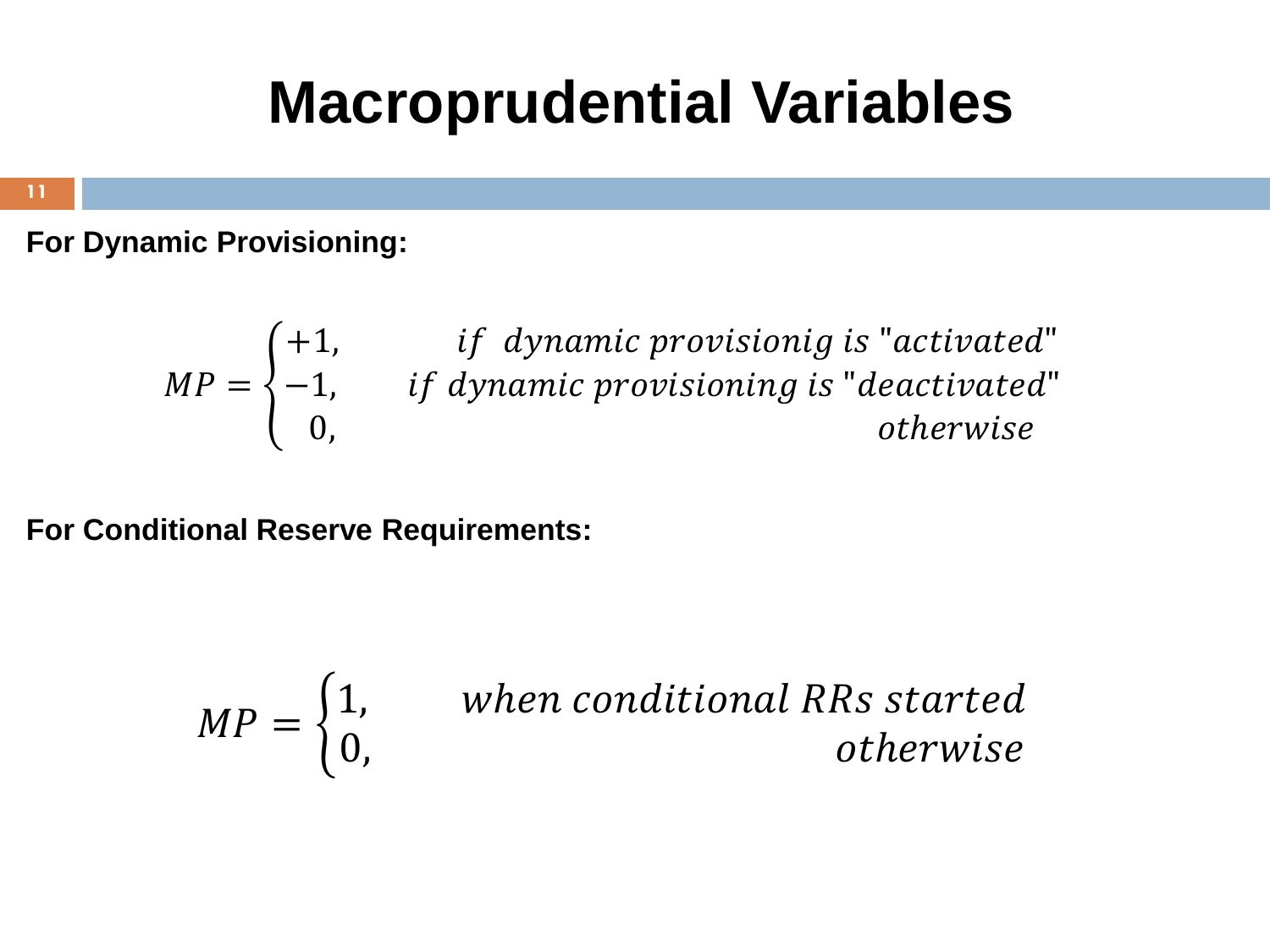### **Growth of Commercial Loans -** Equations 1-2:

$$
ΔLog Creditbf
$$
  
= δ<sub>f</sub> +  $\sum_{j=0}^{3} β_j Δ$ Macro controls<sub>t-j</sub> +  $\sum_{j=0}^{3} β_j Bank characteristics_{t-j}$  + quarter<sub>t</sub> + λMacroTool<sub>t-1</sub> + ε<sub>bf</sub>

$$
ΔLog Creditbf
$$
  
= δ<sub>f</sub> +  $\sum_{j=0}^{3} β_j Δ$ Macro controls<sub>t-j</sub> +  $\sum_{j=0}^{3} β_j Bank characteristics_{t-j}$  + *quarter<sub>t</sub>* +  $\sum_{j=0}^{3} θ_j$ MacroTool<sub>t-j</sub> + ε<sub>bf</sub>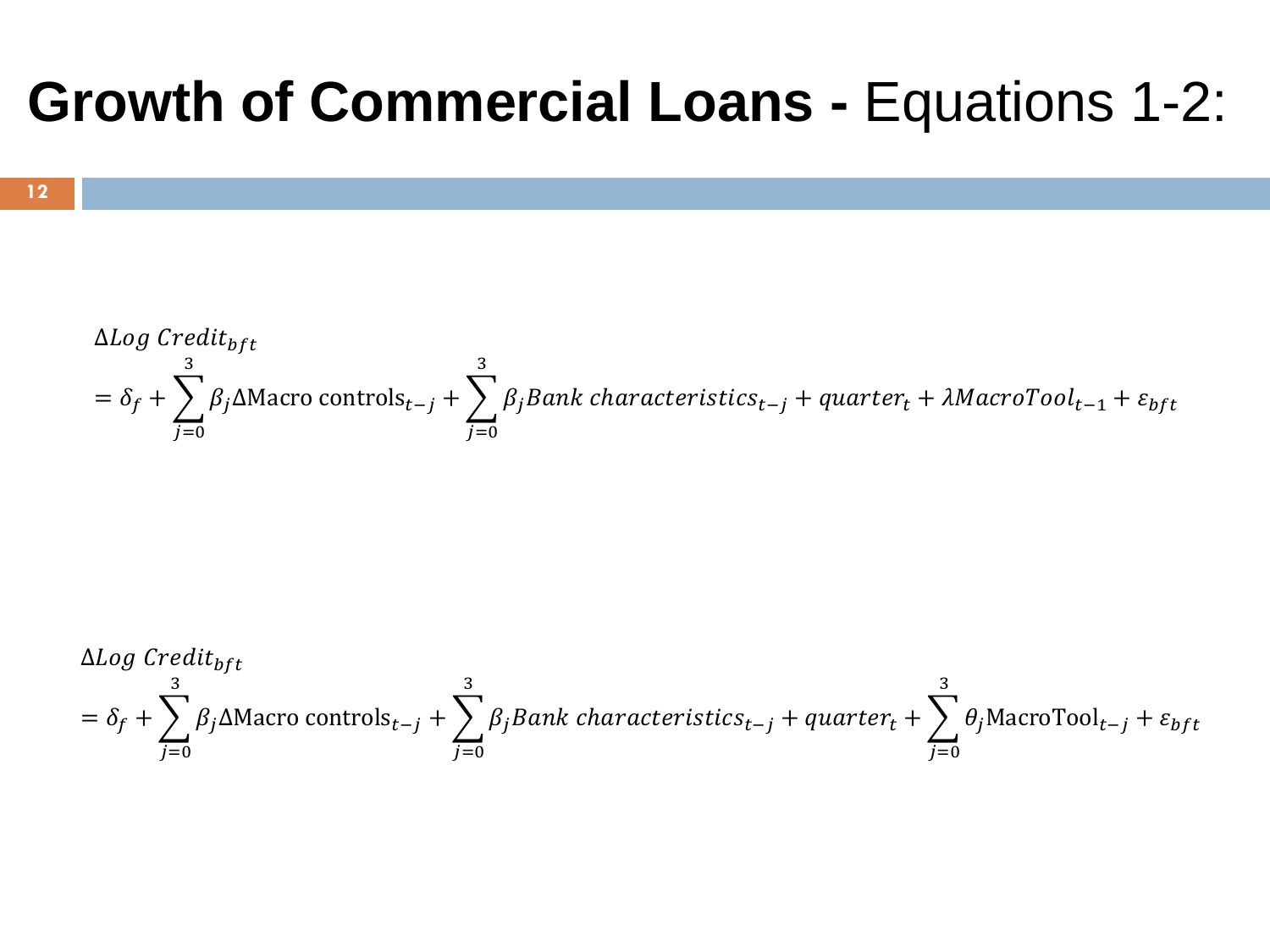## **Growth of Commercial Loans -** Equations 3-4:

$$
\Delta Log\, Credit_{bft}
$$
\n
$$
= \delta_f + \sum_{j=0}^{3} \beta_j \Delta \text{Macro controls}_{t-j} + \sum_{j=0}^{3} \beta_j Bank\, characteristic_{t-j} + quarter_t + \alpha_1 Tighthing_{t-1}
$$
\n
$$
+ \alpha_2 Easing_{t-1} + \varepsilon_{bft}
$$

$$
\Delta Log \, Credit_{bft}
$$
\n
$$
= \delta_f + \sum_{j=0}^{3} \beta_j \Delta \text{Macro controls}_{t-j} + \sum_{j=0}^{3} \beta_j Bank \, characteristic_{t-j} + quarter_t + \sum_{j=0}^{3} \theta_{1,j} Tighthening_{t-j}
$$
\n
$$
+ \sum_{j=0}^{3} \theta_{2,j} Easing_{t-j} + \varepsilon_{bft}
$$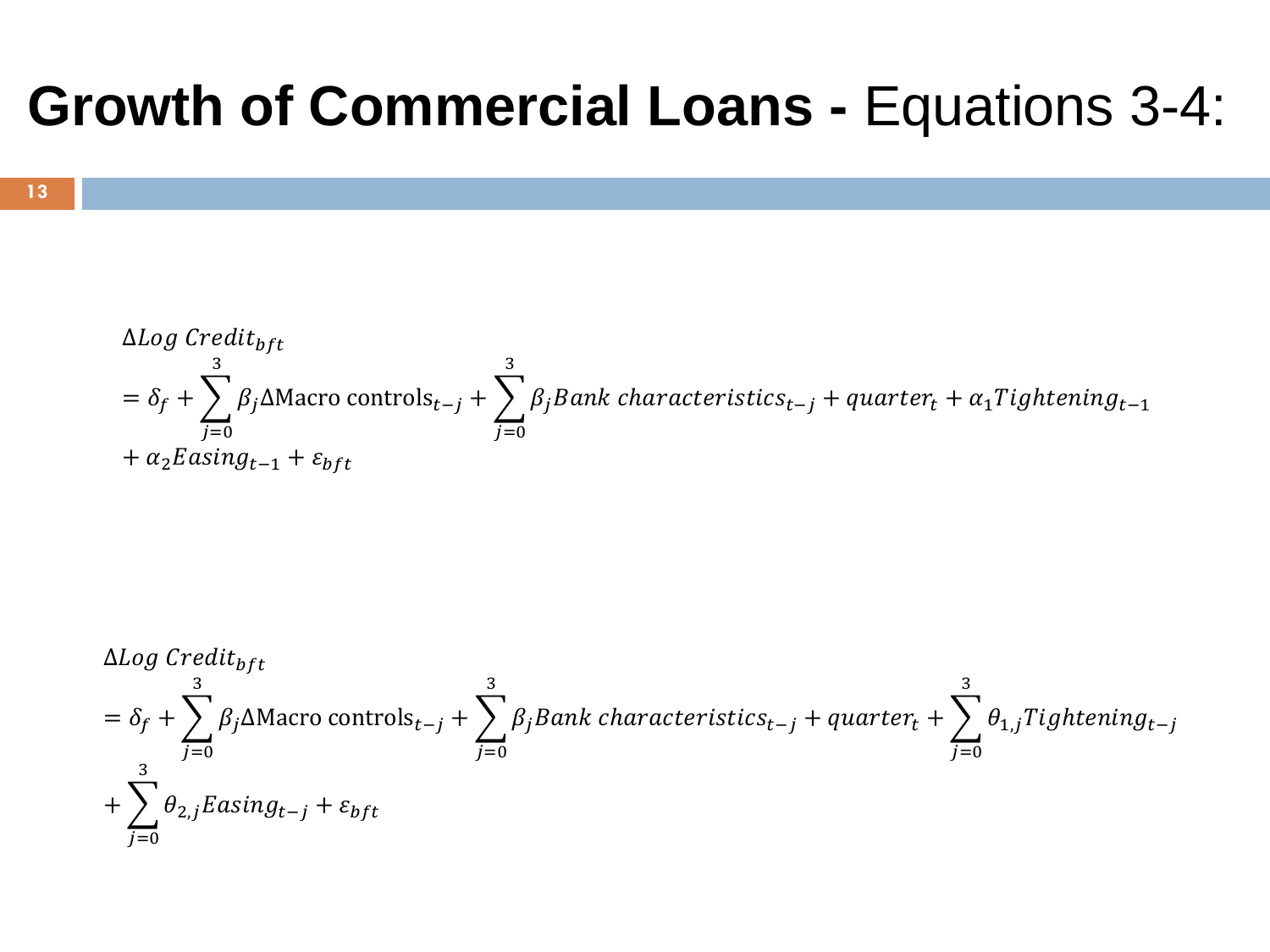### **Growth of Commercial Loans -** Equations 5-6:



$$
\Delta Log \, Credit_{bft}
$$
\n
$$
= \delta_f + \sum_{j=0}^{3} \beta_j \Delta \text{Macro controls}_{t-j} + \sum_{j=0}^{3} \beta_j Bank \, characteristic_{t-j} + quarter_t + \lambda \text{MacroTool}_{t-1}
$$
\n
$$
+ \sum_{j=0}^{2} \gamma_j \text{MacroTool}_{t-j} \times Bank \, characteristic_{t-j} + \varepsilon_{bft}
$$

$$
\Delta Log\ Credit_{bft}
$$
\n
$$
= \delta_f + \sum_{j=0}^{3} \beta_j \Delta \text{Macro controls}_{t-j} + \sum_{j=0}^{3} \beta_j Bank\ characteristics_{t-j} + quarter_t + \sum_{j=0}^{3} \theta_j \text{MacroTool}_{t-j}
$$
\n
$$
+ \sum_{j=0}^{2} \gamma_j \text{MacroTool}_{t-j} \times Bank\ characteristics_{t-j} + \epsilon_{bft}
$$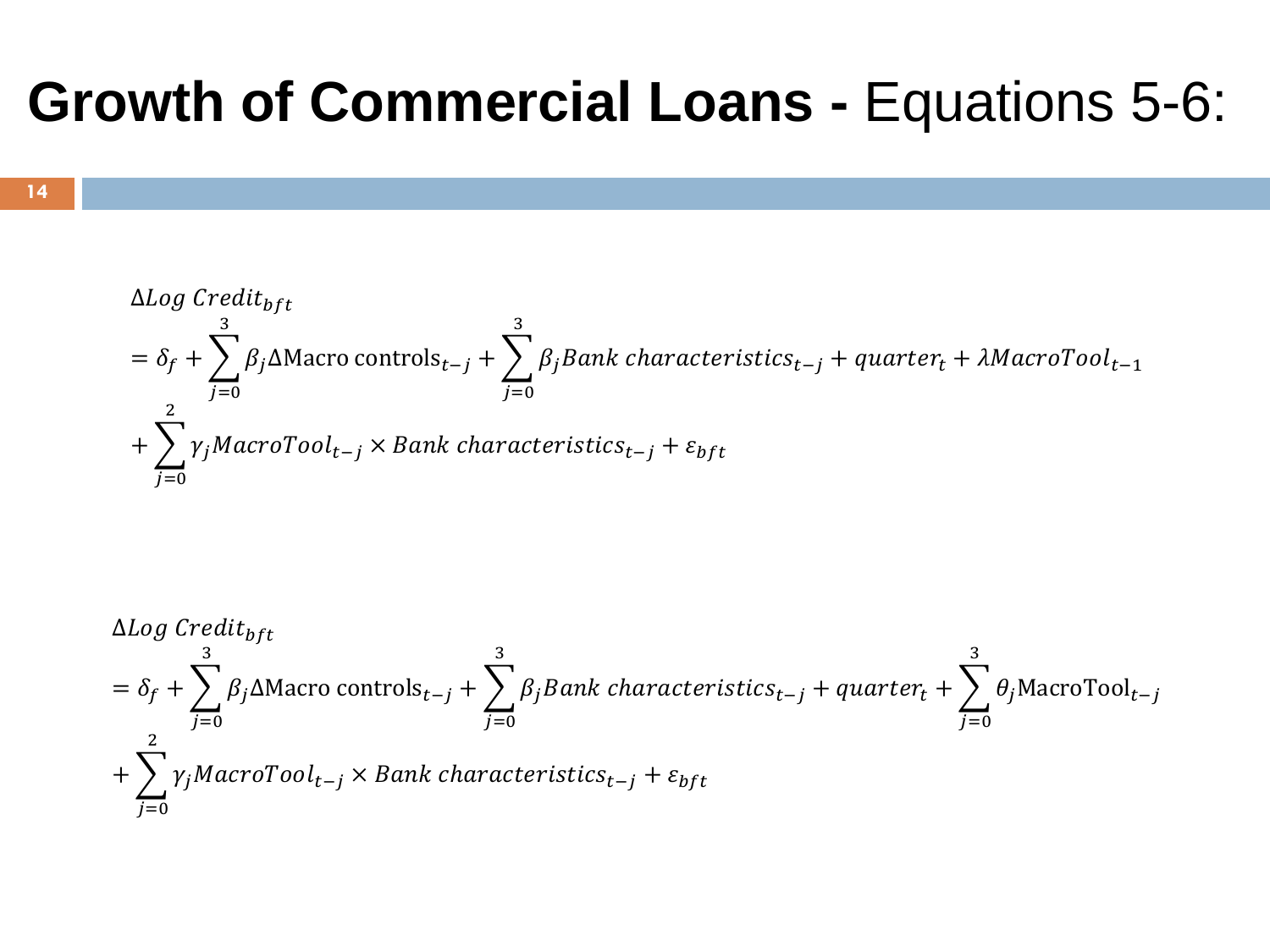### **Growth of Commercial Loans -** Equations 7-8:



$$
\Delta Log\ Credit_{bft}
$$
\n
$$
= \delta_f + \sum_{j=0}^{3} \beta_j \Delta \text{Macro controls}_{t-j} + \sum_{j=0}^{3} \beta_j Bank\ characteristics_{t-j} + quarter_t + \lambda \text{MacroTool}_{t-1}
$$
\n
$$
+ \sum_{i=0}^{2} \sum_{j=0}^{2} \gamma_{i,j} \text{MacroTool}_{t-i} \times \text{MonetaryPolicy}_{t-j} + \varepsilon_{bft}
$$

$$
\Delta Log \, Credit_{bft}
$$
\n
$$
= \delta_f + \sum_{j=0}^{3} \beta_j \Delta \text{Macro controls}_{t-j} + \sum_{j=0}^{3} \beta_j Bank \, characteristic_{t-j} + quarter_t + \sum_{j=0}^{3} \theta_j \text{MacroTool}_{t-j}
$$
\n
$$
+ \sum_{i=0}^{2} \sum_{j=0}^{2} \gamma_{i,j} MacroTool_{t-i} \times \text{MonetaryPolicy}_{t-j} + \varepsilon_{bft}
$$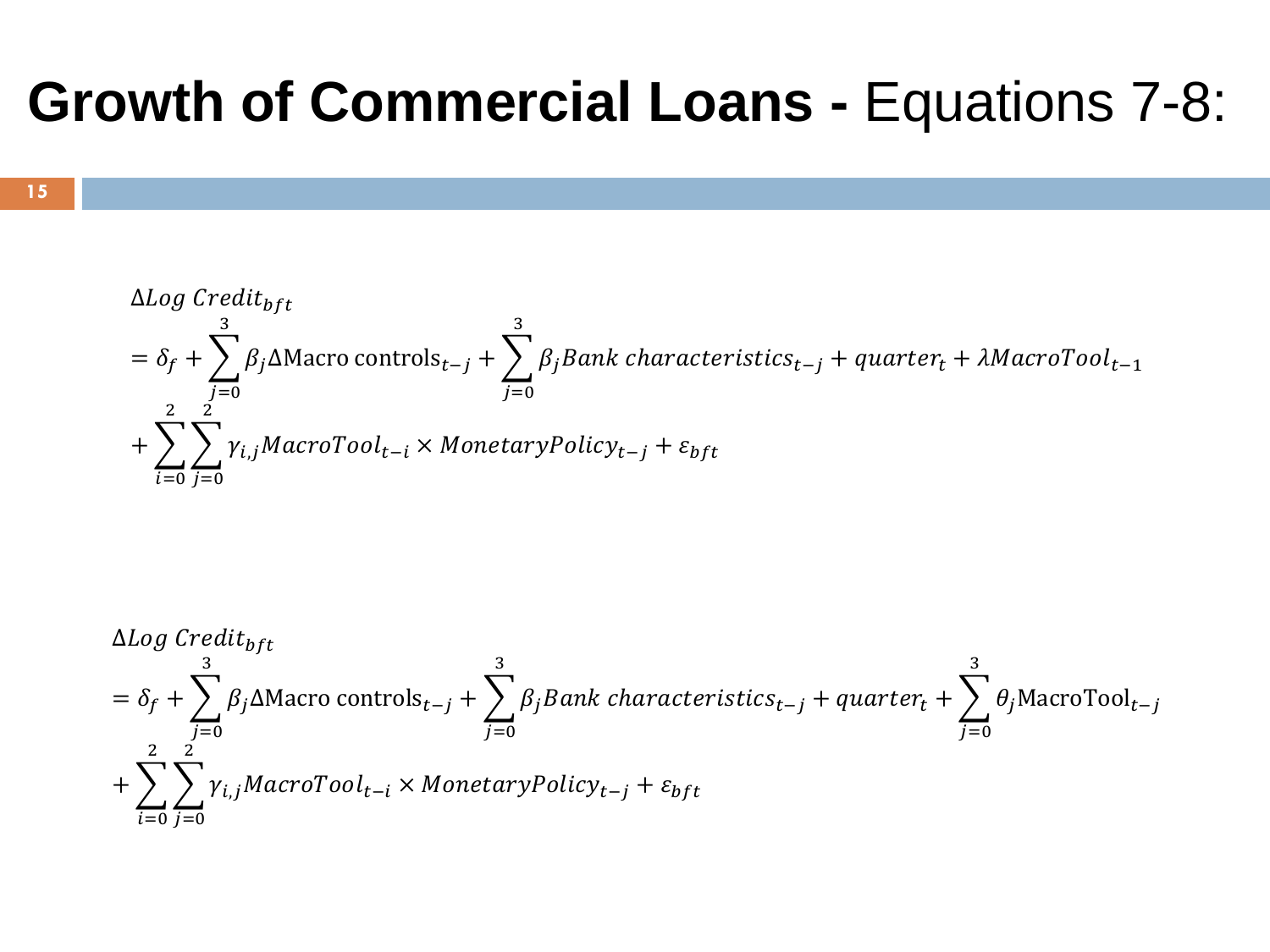### **ΔMortgage Dollarization Rate -** Equations 1-3:

$$
\Delta MortageDollarization_{bt}
$$
  
=  $\delta_f + \sum_{j=0}^{3} \beta_j \Delta \text{Macro controls}_{t-j} + \sum_{j=0}^{3} \beta_j Bank characteristics_{t-j} + \lambda_0 DeDollar\_Program_t + \varepsilon_{bt}$ 

$$
\Delta MortageDollarization_{bt}
$$
  
=  $\delta_b + \sum_{j=0}^{3} \beta_j \Delta \text{Macro controls}_{t-j} + \sum_{j=0}^{3} \beta_j Bank characteristics_{t-j} + \lambda_1 DeDollar\_Program_{t-1} + \varepsilon_{bt}$ 

$$
\Delta MortageDollarization_{bt}
$$
  
=  $\delta_b + \sum_{j=0}^{3} \beta_j \Delta \text{Macro controls}_{t-j} + \sum_{j=0}^{3} \beta_j Bank characteristics_{t-j} + \sum_{j=0}^{3} \lambda_j DeDollar\_Program_{t-j} + \varepsilon_{bt}$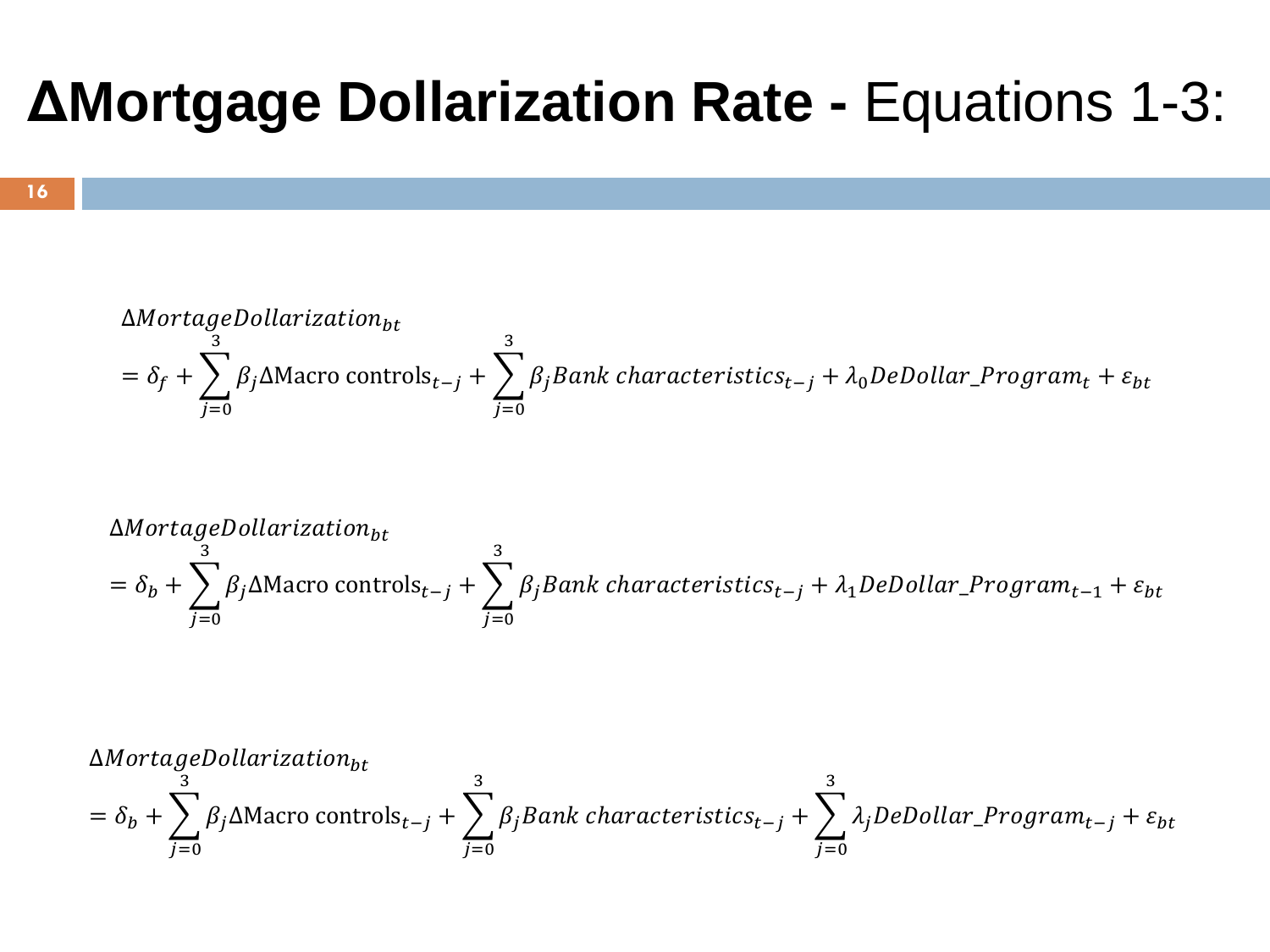## **ΔMortgage Non-Performing Loans Rate -** Equations 1-3:

**17**

$$
\Delta Mortage NPLrate_{bht}
$$
\n
$$
= \delta_f + \sum_{j=0}^{3} \beta_j \Delta \text{Macro controls}_{t-j} + \sum_{j=0}^{3} \beta_j Bank characteristics_{t-j} + \lambda_0 DeDollar\_Program_t + \varepsilon_{bt}
$$

$$
\Delta Mortage NPLrate_{bht}
$$
\n
$$
= \delta_b + \sum_{j=0}^{3} \beta_j \Delta \text{Macro controls}_{t-j} + \sum_{j=0}^{3} \beta_j Bank characteristics_{t-j} + \lambda_1 DeDollar\_Program_{t-1} + \varepsilon_{bt}
$$

$$
\Delta Mortage NPLrate_{bht}
$$
\n
$$
= \delta_{bh} + \sum_{j=0}^{3} \beta_j \Delta \text{Macro controls}_{t-j} + \sum_{j=0}^{3} \beta_j Bank characteristics_{t-j} + \sum_{j=0}^{3} \lambda_j DeDollar\_Program_{t-j} + \varepsilon_{bht}
$$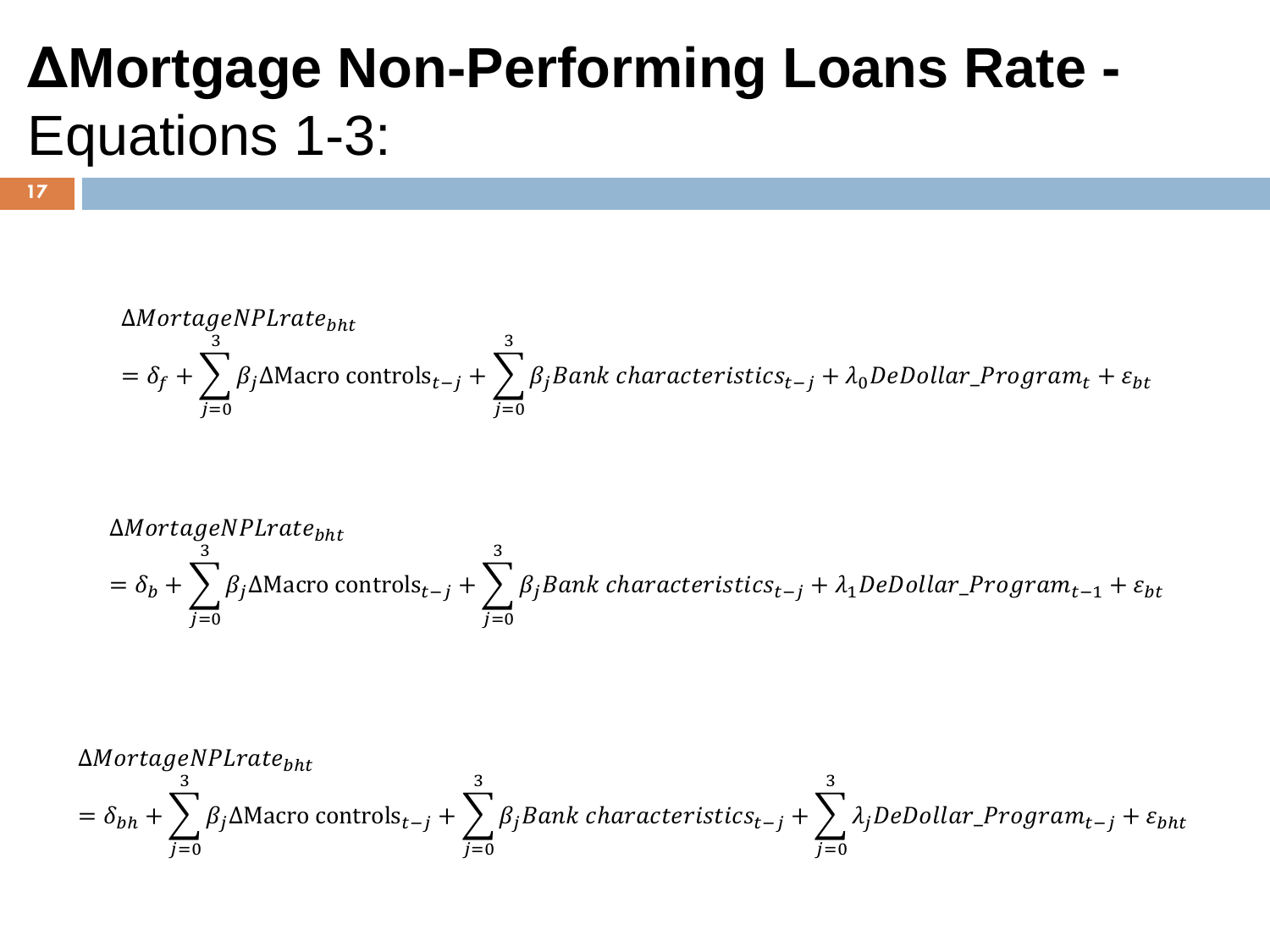## **Conclusions**

- Depreciation has a negative and significant effect on the growth of commercial loans. While, its effects on the change of mortgage dollarization and the NPL rate are mixed and are not intuitive.
- Monetary Policy shows a positive effect on the change of mortgage dollarization, while its effects on credit growth of commercial loans are not conclusive. The impact on the change of the NPL rate is also not significant.
- Dynamic provisioning impacts negatively on the credit growth of commercial loans. When the dynamic provision is active the credit growth decrease around 1,4 percent points. Its effect seems to be asymmetrically, in tightening periods the impact is around 5,2 percent points, while in easing periods, the credit growth increases in 0,5 percent points.
- Conditional Reserve Requirements (subject to FX loans evolution) has a strong and negative impact on the change of mortgage dollarization rate. However, the effect is not significant on the change of the NPL rate.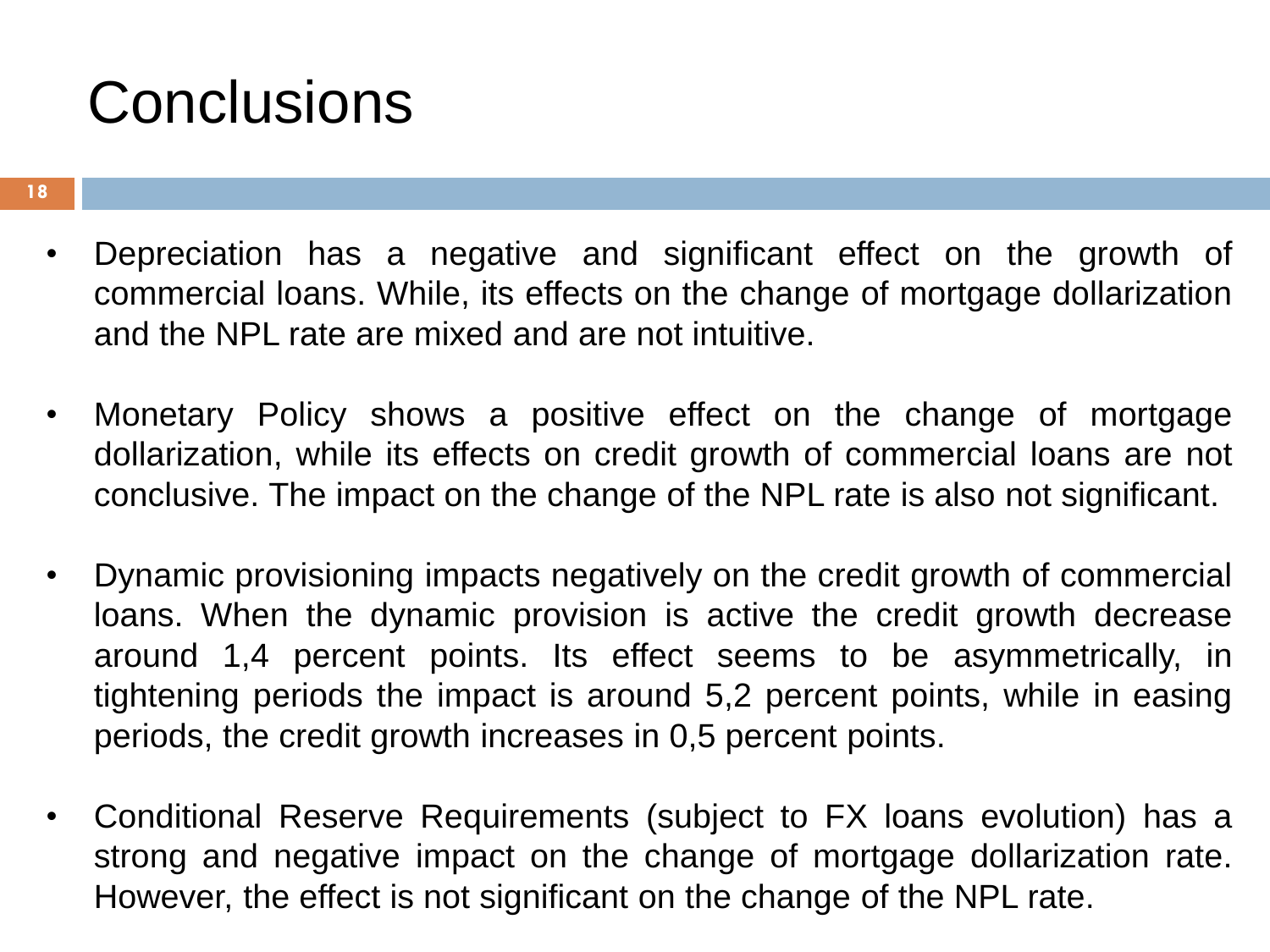## Future Research

- The counter-intuitive impact of monetary policy on credit growth seems to be an identification issue. Thus, if the change of interbank rate is replaced for the ortogonal shocks (from a SVAR exercise) could replicate the theoretical effect.
- Explore the effects of Macroprudential policies on bank risk behavior and costs of loans:

 $\Delta$ Interest rate<sub>bft</sub> =  $\delta_f + \beta \Delta$ Macro tool<sub>t-1</sub> + controls<sub>bft</sub> + ε<sub>bft</sub>

 $\Delta Bank \; risk_{bt} = \delta_b + \beta^* \Delta \text{Maccro}\; \text{tool}_{t-1} + controls_{bt} + quarter_t + \varepsilon_{bt}$ 

Include all the macroprudential measures in the analysis.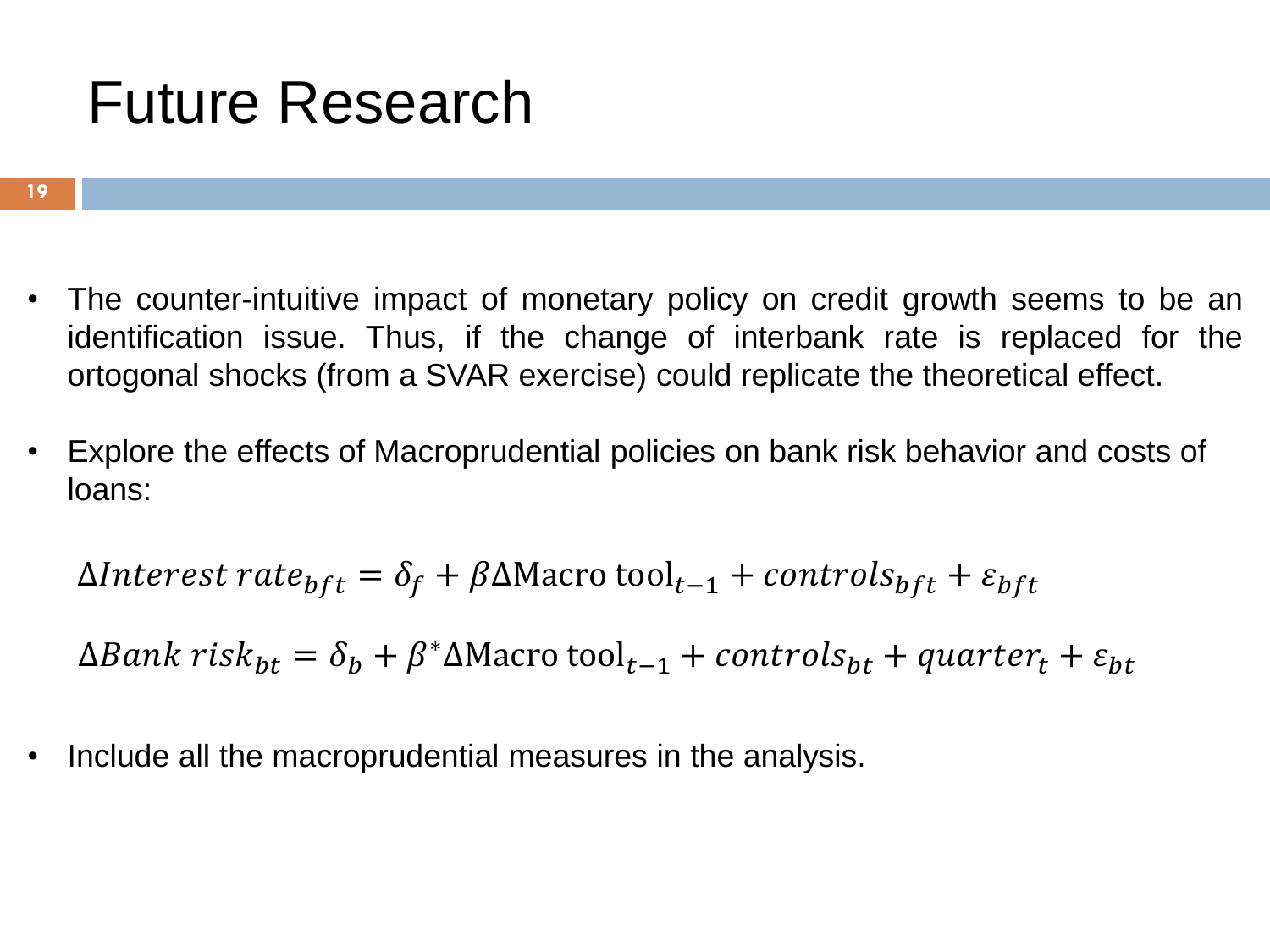### Additional macro-prudential tools

Evaluate the MP-tools oriented to the **household debt**:

- Additional capital requirements for household debt according to the type of credit and the currency granted. (SBS, Nov-2012)
- Additional reserve requirements conditional on their evolution of car loans in foreign currency (BCRP)

#### Others:

Tighter liquidity requirements (SBS, Dec-2012)